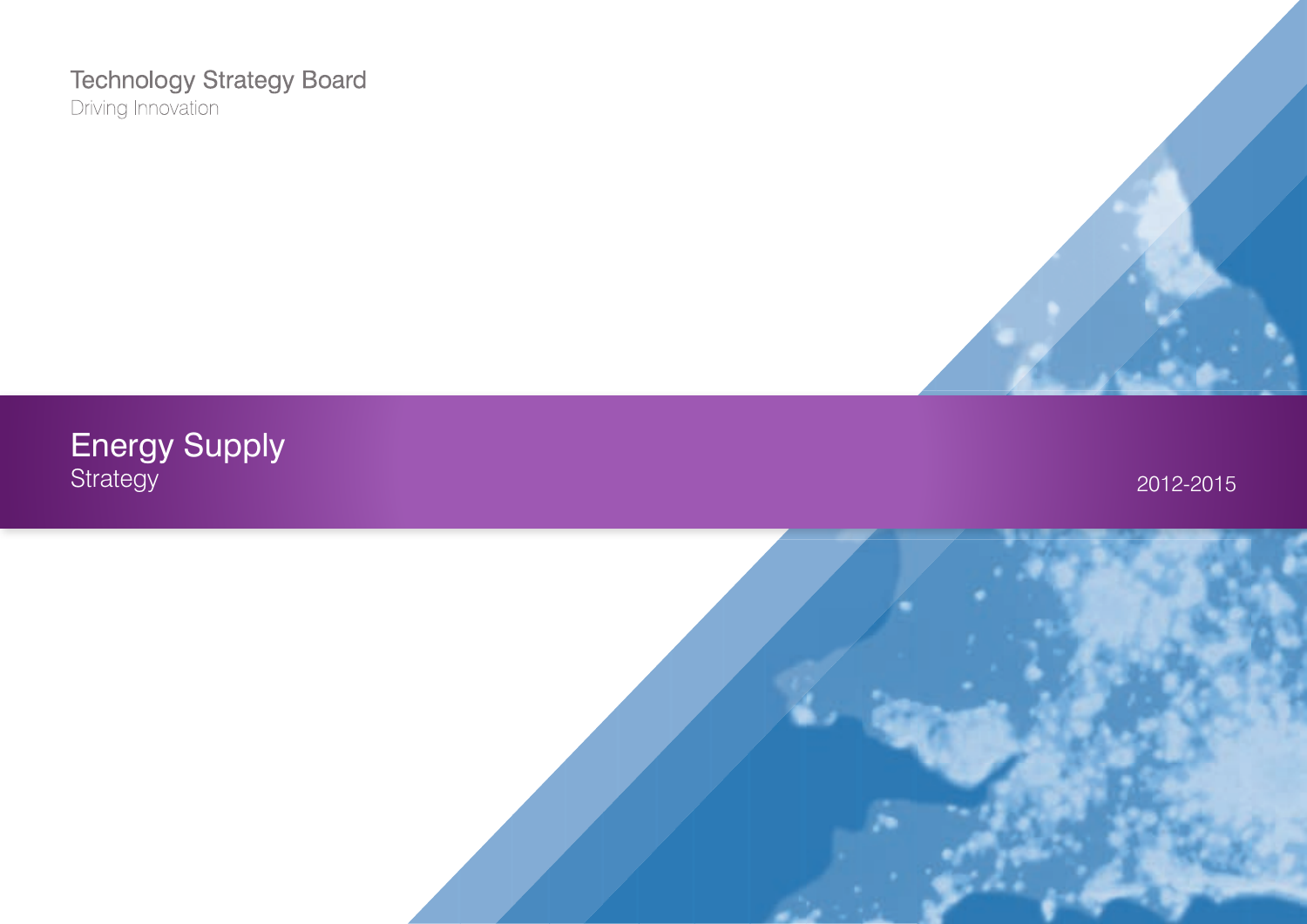# EXECUTIVE SUMMARY



## WHAT ARE WE AIMING TO DO?

The way the world produces and uses energy is not sustainable. It not only damages our natural world through climate change and resource use, but it also affects our quality of life through cost and comfort. At the Technology Strategy Board we take these sorts of challenges and turn them into opportunities for the UK to innovate and collaborate on new and potentially world-beating technologies. The Department of Energy and Climate Change (DECC) estimated that in 2010, UK energy industries contributed almost 4% of GDP (£60bn) and directly employed approximately 173,000 people and more indirectly.<sup>1</sup>

Energy underpins almost every aspect of our daily lives. We have learnt to take it for granted and treat it as a commodity that will always be able to meet our increasing demands. However, global legislation such as the Kyoto Protocol<sup>2</sup> and domestic energy policies are now making us reassess our attitude to energy and its value.

**Our energy programme will commit up to £35m per annum**  to specifically help UK industry **profit from the changes the world will have to make to address the 'trilemma' of energy security, affordability and sustainability.**

'Manufacturing and scale-up of new technologies often takes place at the point of invention and creates local jobs and products capable of profiting from wider global markets; we want that place of invention to be the UK.'



02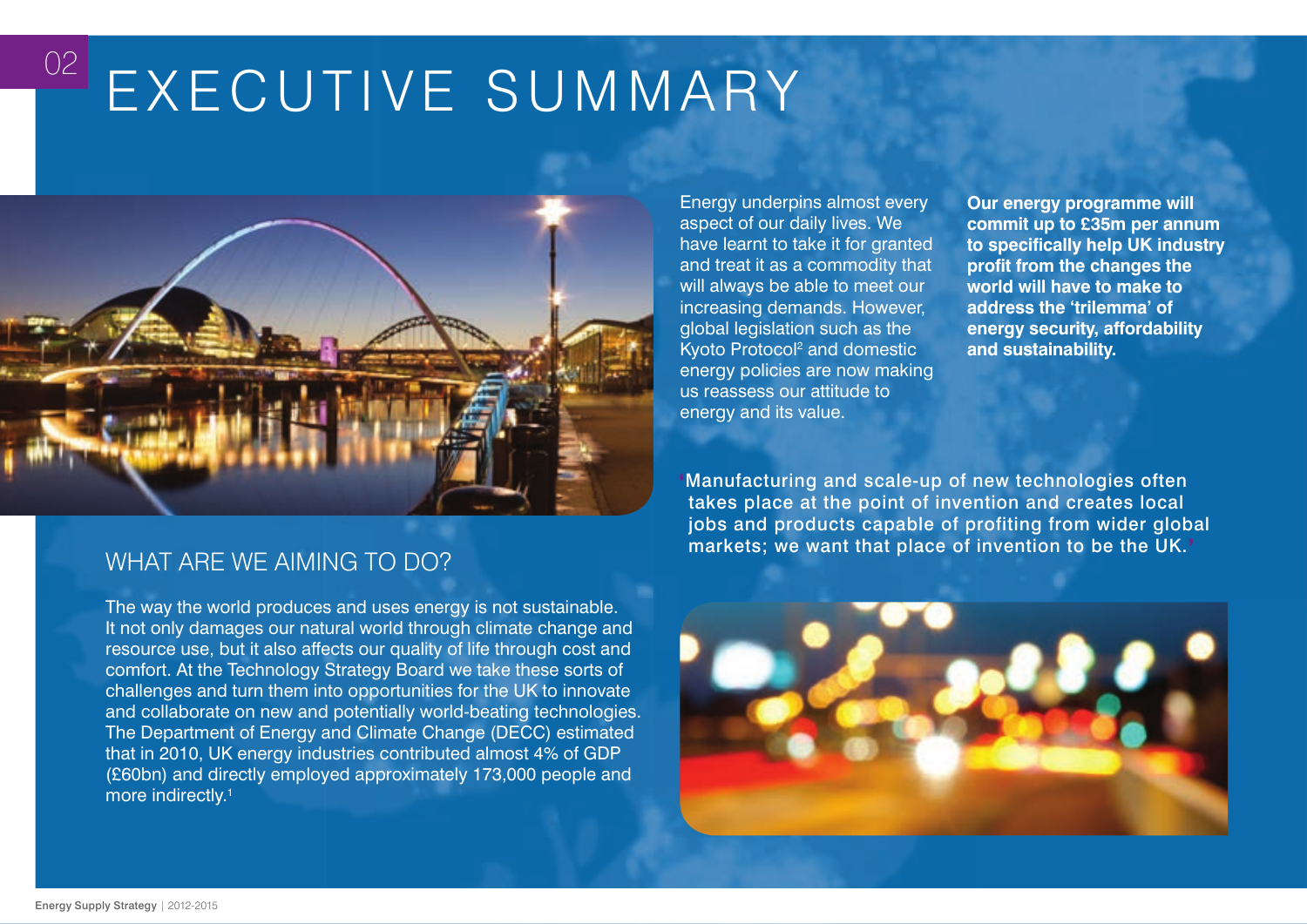## OUR STRATEGY

## Our technology strategy and opportunities for UK business

Against this background, and within a sustainability framework developed with Forum for the Future<sup>3</sup>, we are focusing our strategy on three overarching objectives where we believe UK business can really make a difference and generate wealth:

- to develop affordable and secure sources of energy supply which also reduce greenhouse gas (GHG) emissions
- to integrate future demand and energy supply into a flexible, secure and resilient energy system
- to reduce GHG emissions at point of use.

We will focus our support on addressing key challenges and breaking down market barriers to meet these objectives. In particular we will focus on cost reduction, supply chain development and energy infrastructure.

When the policy landscape, market conditions, UK capability and timeliness are all taken into account we believe that taking the following actions offer the greatest opportunities for UK business.

To develop affordable and secure sources of energy supply which also reduce GHG emissions,

#### we will:

- • cut the cost of offshore renewable energy by funding collaborative R&D, knowledge transfer and the Offshore Renewable Energy Catapult
- develop technologies capable of supplying global civil nuclear programmes through funded feasibility pilot projects, collaborative R&D and knowledge transfer
- develop UK carbon abatement technologies by ensuring innovative small and medium-sized enterprises (SMEs) collaborate with existing large companies and utilities
- work with the pan-European research base to pull through next generation photovoltaics and bioenergy technologies into early stage commercial development opportunities for the benefit of UK business.

To integrate future demand and energy supply into a flexible, secure and resilient energy system,

#### we will:

- work with other Technology Strategy Board programmes to fund the development of new technologies and services that seek to integrate intermittent supply, storage, alternative power systems (such as fuel cells) and new demand technologies (such as electric vehicles and heat pumps) into a resilient energy system
- • ensure conventional fuels such as oil and gas, and alternative fuels such as hydrogen and biofuels, are secure and sustainable through funded feasibility pilot projects and whole system collaborative R&D programmes
- work across industry sectors to ensure effective knowledge transfer and build interdisciplinary collaborations.

To reduce GHG emissions at point of use, we will:

- • work with the research base and SMEs on collaborative funded projects to find novel ways of capturing  $CO<sub>2</sub>$  at point of energy use
- develop interdisciplinary collaborative R&D and feasibility studies in new hardware, software and services across energy transmission, supply and demand side energy management
- work to develop and encourage whole system approaches in the development of alternative ways of transporting, storing and using energy (alternative energy vectors) particularly with respect to hydrogen and bio-energy.

We cannot deliver this programme in isolation and as well as working with UK industry and the research base, we will ensure our programmes are aligned and coordinated across the innovation landscape. In particular we will work with the UK Low Carbon Innovation Coordination Group (LCICG) to ensure that together we address the needs of UK industry and UK energy policy in the most effective and efficient way. Where appropriate, we will continue to look for opportunities to co-fund innovation programmes with our partners in the LCICG.

For specific details of our competitions for project funding, networking opportunities, events and other work please see our *Delivery Plan*, published annually at **[www.innovateuk.org.](http://www.innovateuk.org/)**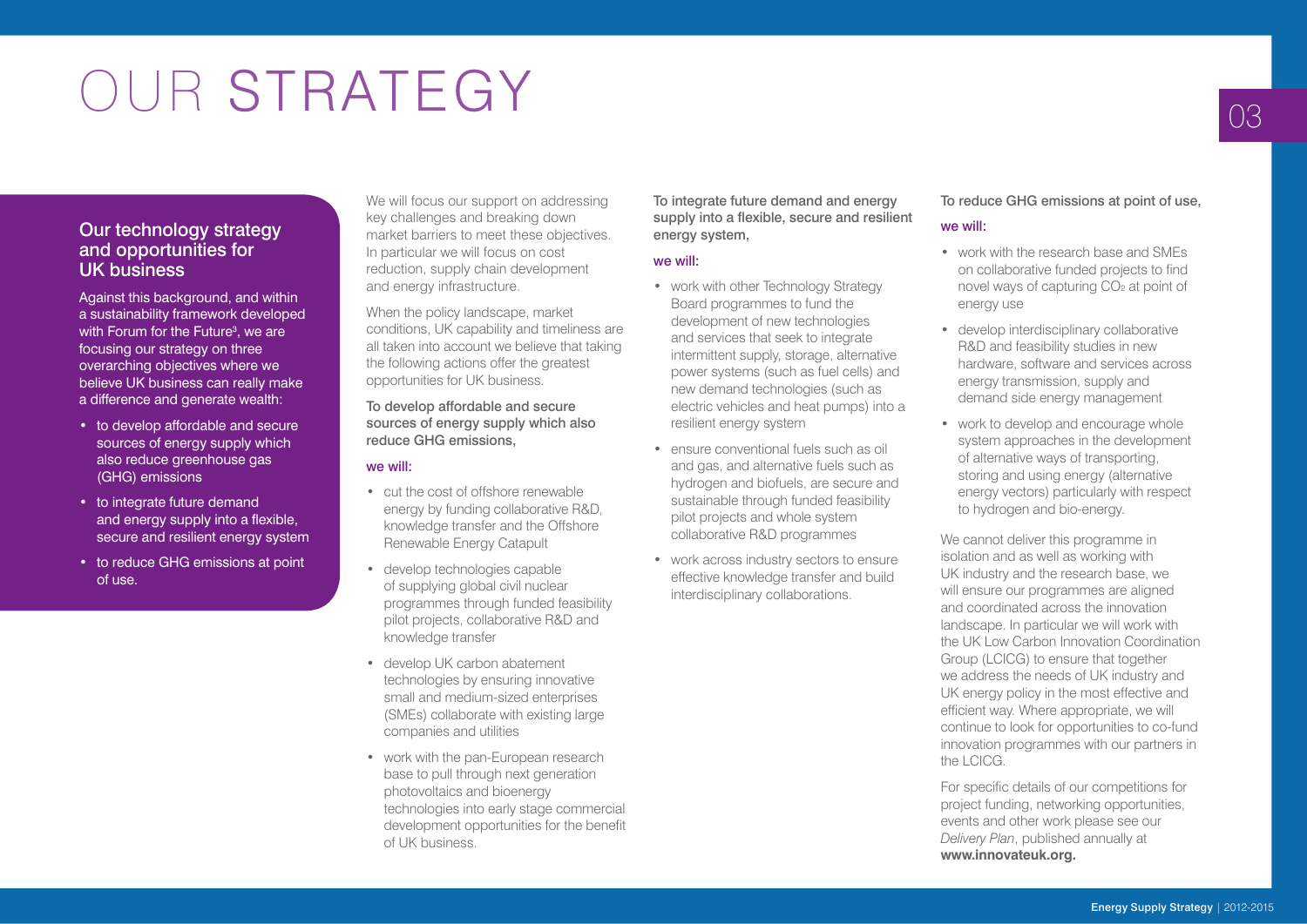## WHY IS ENERGY A PRIORITY FOR US?

In 2010 UK energy industries contributed almost 4% of GDP (£60bn) and directly employed approximately 173,000 people or 7% of industrial employment (according to DECC estimates).

Energy underpins almost every aspect of our daily lives and we have been taking it for granted. However, global legislation such as the Kyoto Protocol<sup>2</sup>, domestic energy policies, regional supplier disputes and rising consumer costs mean we cannot do so any more. Consistent policy, regulation, coordination and funding are needed to ensure innovative technologies can be developed and demonstrated effectively.

Our role in the Technology Strategy Board is not to deliver energy policy; rather it is to ensure UK business benefits from the opportunities that policies and demand for innovation bring, and to focus limited funds on the greatest opportunities. Manufacturing and scale-up of new technologies often takes place at the point of invention and creates local jobs and products capable of profiting from wider global markets; we want that place of invention to be the UK.

In the energy programme we believe the following UK domestic policy and legal requirements offer real opportunities to develop innovative new products and services in the UK:

- the legally binding obligation that in the UK, 15% of total energy must come from renewable sources by 2020
- the statutory requirement that UK greenhouse gas emissions must be reduced by 34% by 2020 and 80% by 2050 (on 1990 levels)
- the four Carbon Budgets covering fiveyear periods from 2008-2027
- the security of an estimated 85GW indigenous supply requirement in the UK by 2020
- the need to provide affordable energy for all.

We believe the priority for our programme should be in innovations that can have an impact in the next 10 to 20 years and that we should use UK policy and government action as key drivers for a programme that develops UK test beds for demonstration, UK SME supply chains, knowledge transfer and expertise.



'The 'trilemma' of energy security, affordability and sustainability.'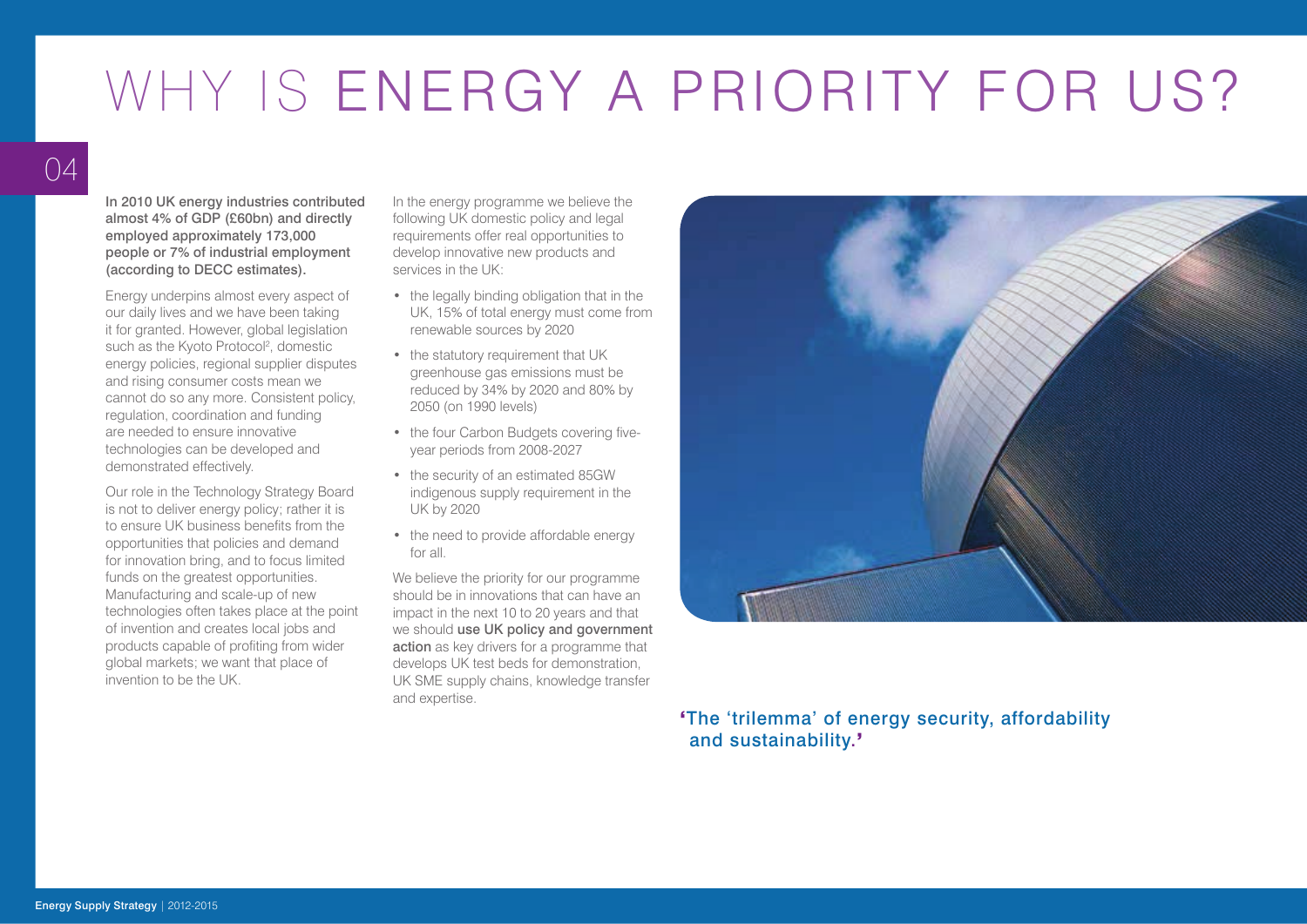## WHAT ARE THE CHALLENGES FOR ENERGY INNOVATION?



New energy technologies, deployed now, are likely to determine how we supply energy until 2100. Ever-increasing consumption of petroleum, ageing generating assets, global energy price swings, natural resource constraints, global warming and increasing energy costs, all mean that change and innovation must happen now. To meet these needs, there are key challenges to overcome; challenges that can offer profitable opportunities for UK business.

## Cost reduction

New technologies are costly. Energy is a commodity and to compete, new technologies must ensure they add value in terms of security, sustainability and affordability. Offshore renewables are a good illustration of this balance. In the UK we have prodigious offshore wind, tidal stream and wave energy resource, more than any other European country. Although this offers a sustainable and indigenous source of supply, the cost is currently prohibitive without significant government subsidy and is a major challenge to the industry.

## Supply chain development

To be competitive, new energy technologies must have capable and innovative supply chains. There is an opportunity for the UK to develop goods and services in those parts of the supply chain where maximum value can be created and captured.

## Expert workforce

A skilled and well-trained workforce is needed to deliver often very technical and safety-critical innovations<sup>4</sup>. In a number of energy sectors, there is considerable concern regarding skills gaps and human capital depreciation. Equally, there is a challenge regarding how to transfer knowledge and innovation from the research base into industry.

## Infrastructure development

Innovation needs a capable infrastructure to manage, transmit and distribute new energy technologies, both in terms of supply but also on the demand side. Above all, the future energy system has to be flexible and be able to handle a mix of generating technologies, deal with intermittency of renewable supply, automate the management of energy demand and inform consumer response and behaviour.

## Stable policies

Stable and consistent energy policies are needed to give industry the confidence to invest in innovation. Policy and regulation are fundamental in determining the pace of market development. To invest in new infrastructure, new generating capacity and demand side measures, new supply chains and new skills, industry needs certainty with regards to regulation, planning and capacity targets.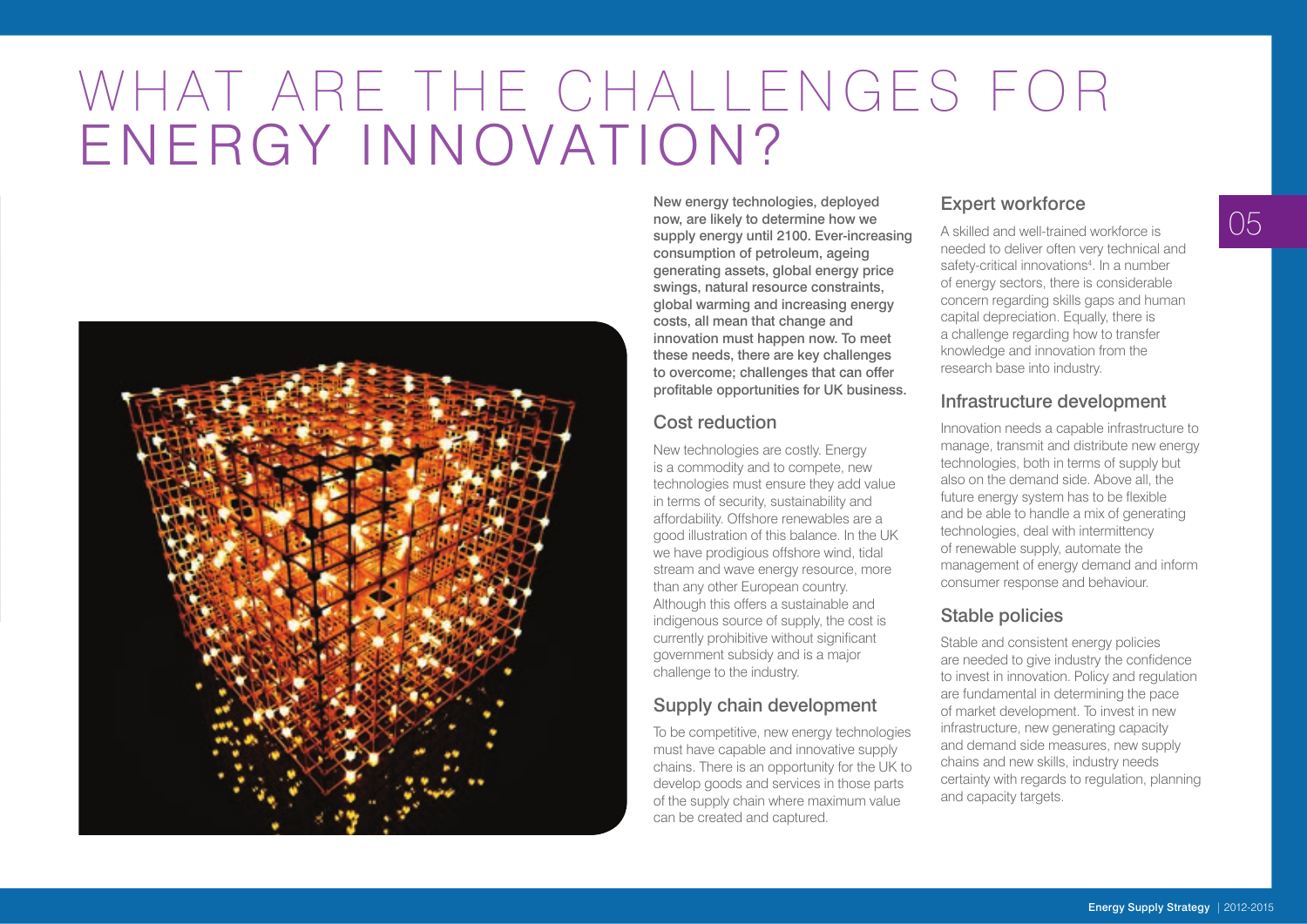## WHAT ARE THE OPPORTUNITIES FOR U

Our energy programme focuses on three key areas where we believe there are real opportunities for UK business.

#### In the development of affordable and secure sources of supply which also reduce GHG emissions, the opportunity for UK business is to:

- supply innovative new products capable of reducing the cost of offshore renewable energy and de-risk deployment by breaking down technical barriers to commercial scale demonstration
- supply the nuclear energy industry with innovative products to ensure the safe and sustainable construction, commissioning, operation, monitoring and decommissioning of nuclear power stations worldwide
- develop pilot systems, subsystems and components that will cut cost and improve efficiency in CO<sub>2</sub> capture, transport, storage and alternative uses from power plant
- develop next-generation energy technologies capable of reducing GHG emissions.

In the integration of future demand and energy supply into a flexible, secure and resilient energy system, the opportunity for UK business is to:

- develop technologies that enable renewable generation technologies to be effectively and affordably connected to national energy infrastructures and enable flexibility through energy storage innovation
- • develop technologies that ensure fuel systems for current and future demand side applications are secure and operate within environmental risk boundaries
- use innovation to address flexible demand patterns and integrate new emerging energy demand technologies in a way which is capable, secure and cost effective
- develop innovative transmission and distribution technologies to ensure reliable and efficient new energy systems.

In the reduction of GHG emissions at point of use, the opportunity for UK business is to:

- • develop pilot systems and subsystems that seek to reduce GHG emissions from industrial processes and demonstrate alternative uses for captured CO2
- • develop technologies that dynamically match demand with supply and thereby reduce emissions at point of use
- • develop innovative alternative power and heating systems for transport and buildings.



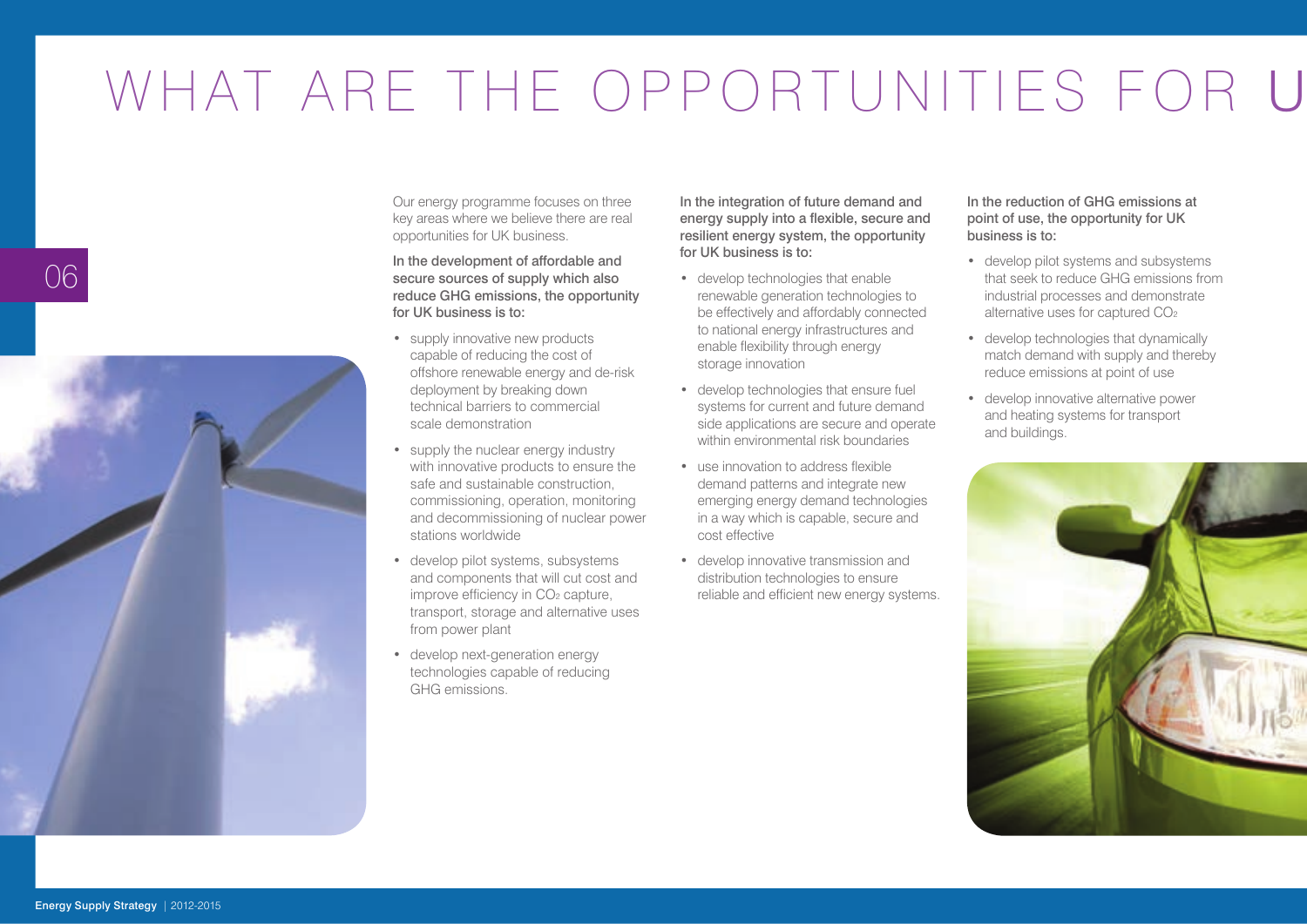## K BUSINESS?



### **Case study** Fuelling innovation

The Technology Strategy Board has been investing in business growth by supporting the development of fuel cells and hydrogen technologies since 2007.

The programme has aimed to support early-stage technology companies at different points in their innovation 'journey' through materials innovation, technology development, vehicle integration, technology demonstrators and most recently whole system integration.

With our funding partners in DECC, we have invested over £40m in projects with a total value of nearly £90m. This has helped businesses grow, gain further private funding, take on more research and production staff, participate in EU programmes and form strategic partnerships.

This funding has been instrumental in the commercialisation of new products in a number of diverse sectors including transport, the built environment, and industrial off-grid power generation.



'We have been able to take on projects with new partners that would have been too risky otherwise, but that have led to new business opportunities for us and our supply chain.' Dr Jonathan Frost, Director, Johnson Matthey Fuel Cells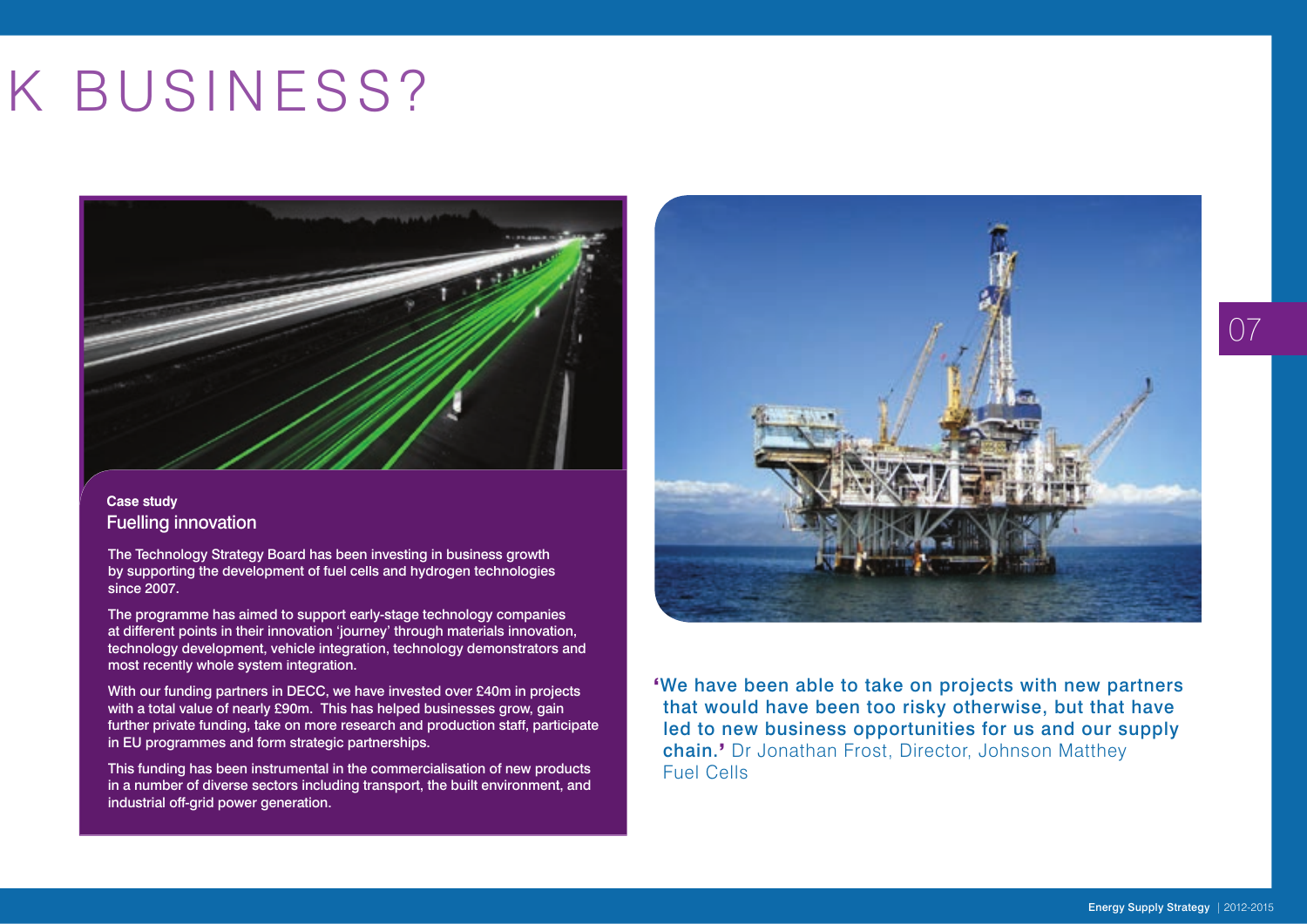## OUR TECHNOLOGY STRATEGY

As an organisation we have been supporting, facilitating and co-funding innovation in the energy sector since 2007. Going forward, we will balance our portfolio to reflect the work we have done and a new strategic emphasis focused on our current objectives.

We have mapped our three strategic objectives against our core investment criteria and our organisational strategy *Concept to Commercialisation*<sup>5</sup> to create a programme that we believe addresses market barriers and creates opportunities for UK business over the next four years.

We have assessed domestic and global markets, UK capability, timing and how we can use the tools available to us at the Technology Strategy Board, and have chosen a technology strategy capable of helping UK business exploit the market opportunities we have described.

As a member of the Low Carbon Innovation Coordination Group we have taken into account the Technology Innovation Needs Assessments (TINAs), where detailed information can be found on various aspects of low carbon innovation and UK opportunities.<sup>6</sup>





#### **Case study**

### Catapult – Anchoring offshore renewables innovation in the UK

The Catapult will offer the offshore renewables energy industry access to the UK's world-leading expertise and test facilities in offshore engineering. The Catapult will accelerate innovations that focus on cost reduction in offshore renewables and ensure that UK business is able to extract maximum value from the supply chain in this emerging industry.

The UK's renowned strength in offshore engineering, built largely through our oil and gas industry, and understanding of the marine environment – combined with the UK's abundant natural resource and world-leading offshore wind market – makes the UK an excellent base for offshore renewable energy innovation.

'Affordable offshore renewable energy represents a once-ina-generation opportunity for the UK. World-class innovation will be needed to overcome the cost challenge; we envisage the Catapult at the centre of that process.' Andrew Compton, Strategic Account Manager, Alstom

'The Catapult should play an important role in driving down the costs of offshore wind and progressing the UK's current competitive advantage in marine energy – actions crucial to meeting the UK's future energy security and carbon reduction targets.' Ian Marchant, CEO, SSE plc

The Catapult has its headquarters in Glasgow, with an operational centre in Northumberland.

[www.catapult.org.uk/offshorerenewables](https://catapult.innovateuk.org/offshore-renewable-energy)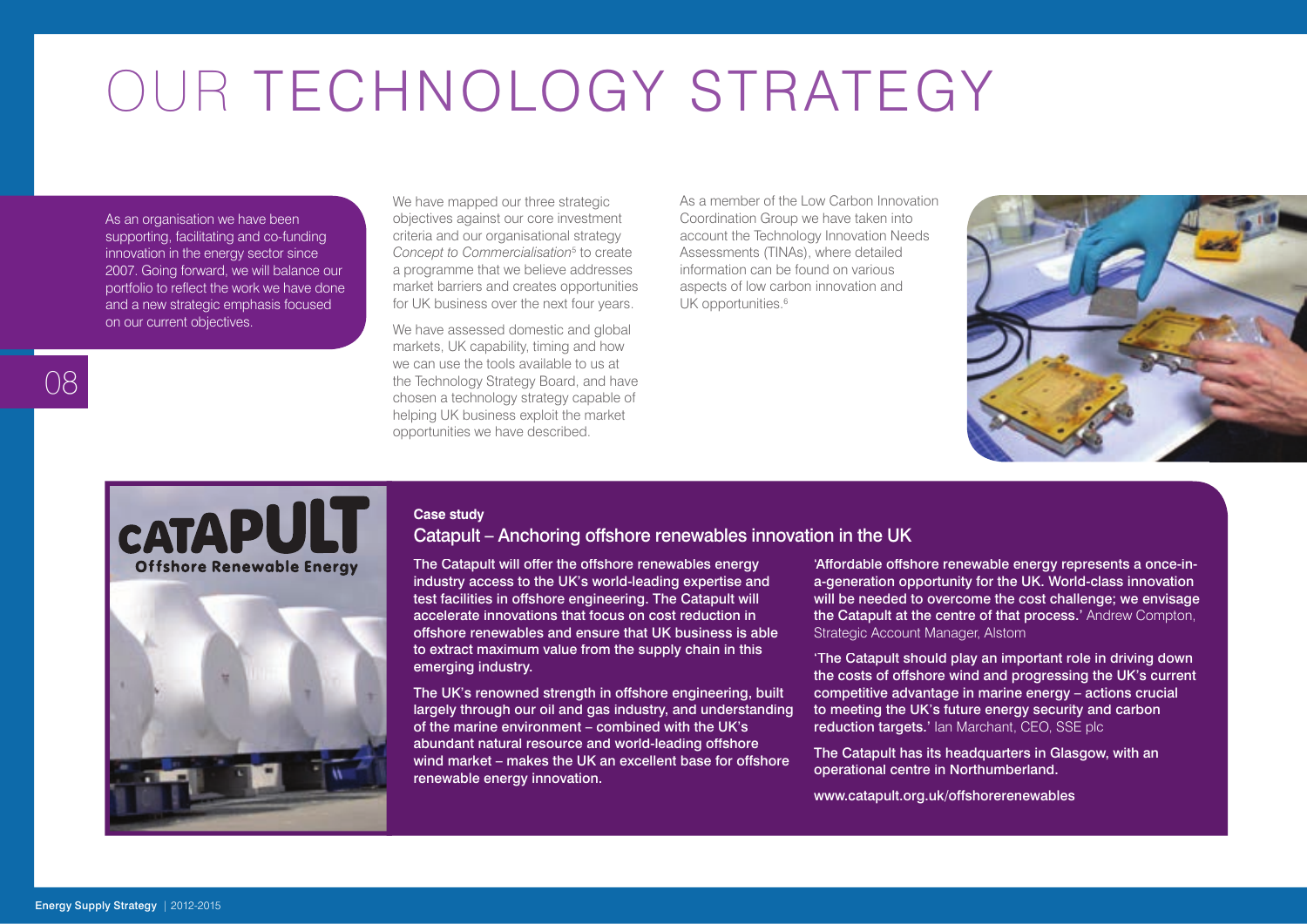## In offshore renewable energy,

#### we will:

- support the deployment of wave and tidal arrays by funding demonstration of technologies that tackle common issues such as tidal array cabling, subsea electrical hubs, installation and maintenance vessels, and anti-fouling
- fund collaborative R&D to help build UK supply chains and enable UK innovation that adds value to those original equipment manufacturers and project developers working on mid round 3 build-out in offshore wind
- leverage the UK's world-leading oil and gas supply chain and offshore engineering expertise through knowledge transfer and collaborative R&D to reduce the cost of energy through more efficient offshore installation and support services
- establish an Offshore Renewable Energy Catapult Centre to facilitate innovation in offshore renewables and provide a central point of access to the UK R&D base, test facilities and other UK assets
- use Knowledge Transfer Partnerships to foster innovation in SMEs capable of supplying the offshore renewable energy sector.

## In civil nuclear energy,

### we will:

- build on the successful outputs of previous feasibility studies and fund a number of small scale pilot system and sub-system/component demonstrators
- focus on collaborative R&D across the nuclear supply chain that will have wide benefits and broad applicability globally, including: lowering the cost of high value manufactured parts, innovative construction and assembly methods, operation and maintenance technologies, and decommissioning methods
- • use Knowledge Transfer Partnerships to provide targeted innovation support to SMEs in the nuclear sector.

## In grid balancing, management and infrastructure,

#### we will:

- focus on research that will develop products and services across the future grid including: hardware (such as energy storage, sensors and power electronics), software (such as virtual power plants, automation and demand side response) and network infrastructure (such as security, data storage and communications)
- fund R&D to underpin and build on our other Technology Strategy Board energyrelated programmes, including electric transport, offshore renewables and grids, and the modern built environment
- use our programmes, networks and knowledge transfer activities to build the interdisciplinary collaborations required to ensure a flexible, secure and resilient energy system.

## In oil and gas,

### we will:

- work with other innovation partners to deliver R&D funding for pilot technologies focused on enhanced production and asset reliability where we believe targeted public sector support is needed to leverage additional private sector investment and accelerate new technology deployment
- build and exploit the potential synergies with wider energy technology sectors through our Knowledge Transfer Networks and Knowledge Transfer Partnerships
- encourage SMEs in the oil and gas supply chain to consider our crosssector programmes such as those in offshore renewables and marine transport, and our underpinning technology programmes such as materials and sensors, as further opportunities for innovation.

09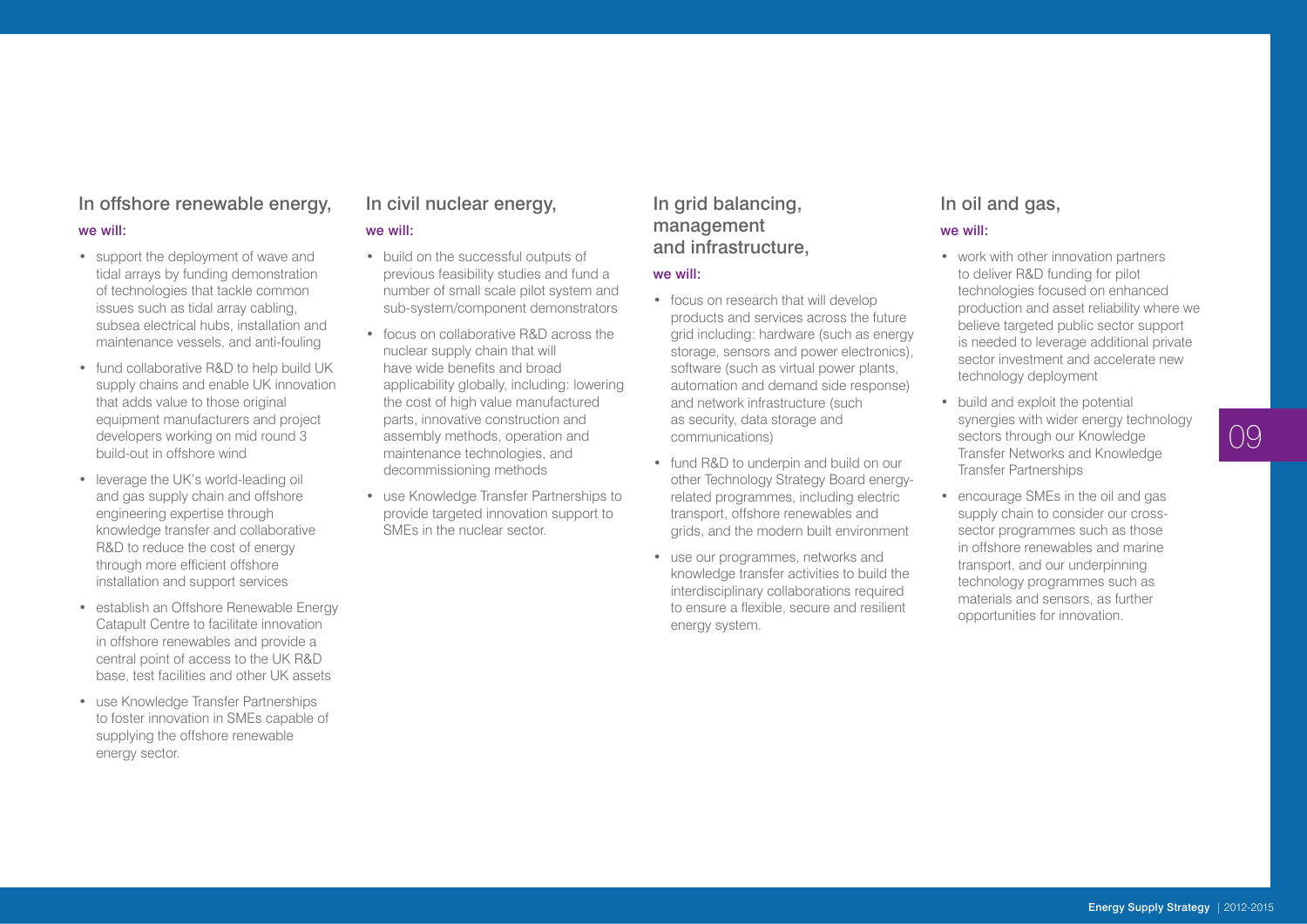## OUR TECHNOLOGY STRATEGY continued



## In carbon abatement technologies,

#### we will:

- take our previously funded feasibility studies closer to commercialisation by funding pilot, sub-system or component demonstrators in areas applicable to both industrial and power generation emission reductions
- develop the UK supply chain by linking innovative SMEs with existing large companies to develop underpinning and next generation technologies that will focus on cost reduction and efficiency improvement in carbon abatement.

### In fuel cells,

#### we will:

- use cross-sector collaborative R&D to integrate fuel cells into the wider energy system as a solution to securing flexible and resilient energy supply and reducing emissions at point of energy use
- fund R&D that supports cost reduction and performance improvement through developing manufacturing processes and supporting next generation technologies in UK supply chains
- • support market access for businesses by facilitating engagement and collaboration with EU programmes.

## In alternative energy vectors,

### we will:

- work with our other innovation programmes to integrate alternative energy vector technologies with end-use application technologies, particularly transport applications, with a view to supporting and optimising the whole fuel system
- use collaborative R&D and knowledge transfer to address key technological challenges to market adoption of new energy vectors, including for example storage, transport and fuel safety
- • support market access for businesses by facilitating engagement and collaboration with EU programmes.

## In next generation photovoltaics,

#### we will:

- enhance the UK supply chain by bringing together innovative SMEs with early-stage research and existing large companies, to develop underpinning technologies that focus on cost reduction and efficiency improvement
- assess where the UK can best engage with Europe to develop and exploit new technologies
- analyse our current portfolio of investment and work with Research Councils UK and other Technology Strategy Board programmes such as materials and photonics, to address how we can continue to support early-stage translational R&D.

We have assessed where we can create a better innovation environment for UK business and complement and connect with the work of our partners across the innovation landscape. In particular, we will work with those directly involved in energy innovation, including our colleagues in the Low Carbon Innovation Coordination Group (LCICG), UK Trade & Investment, and the overseas Science and Innovation Network (SIN).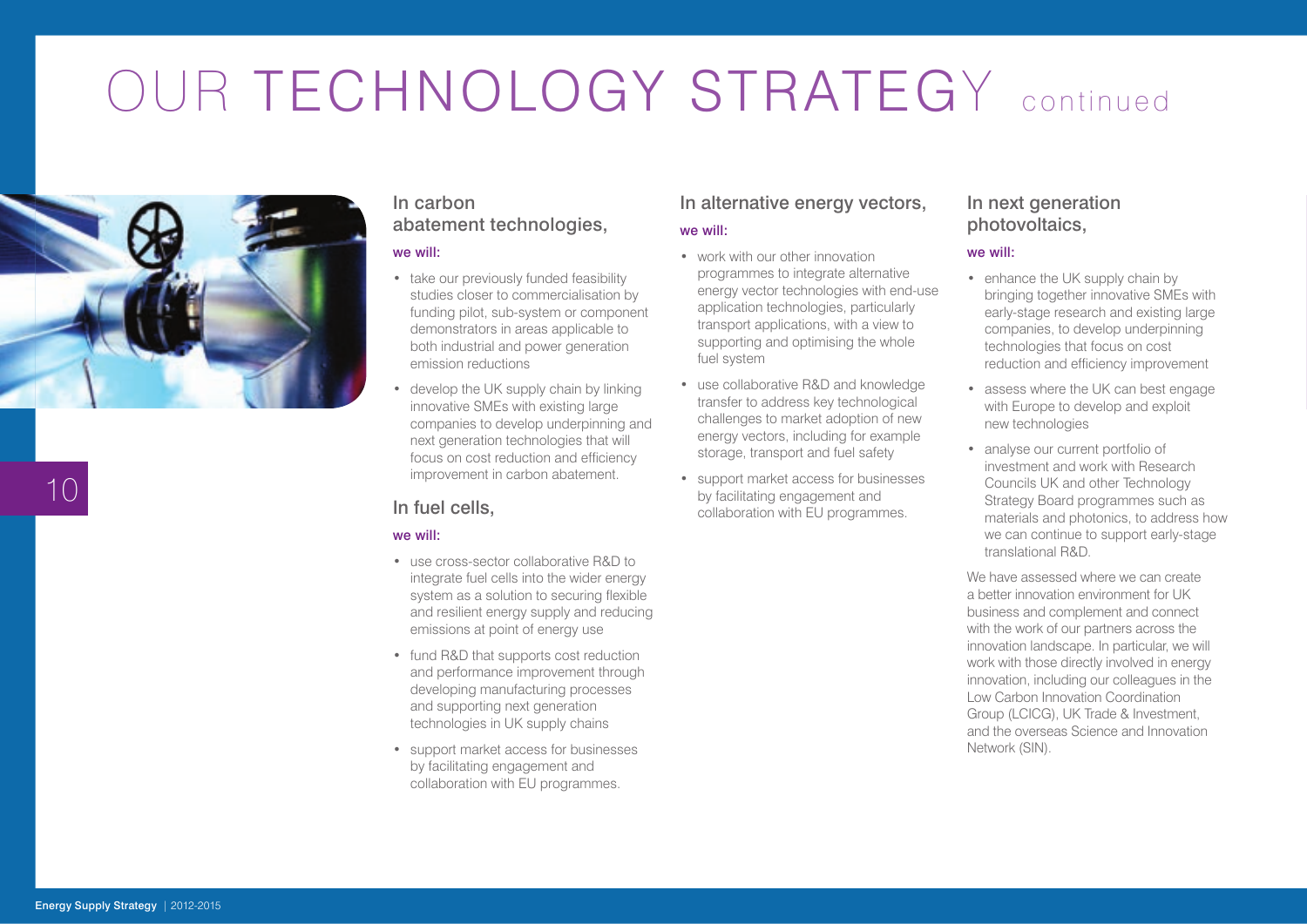Our programme will be delivered using all the tools available to us, including funding for R&D, Knowledge Transfer Partnerships and Knowledge Transfer Networks.

We will tackle our priorities through specific technology-focused programmes based on potential to accelerate the innovation journey from concept to commercialisation.

For specific details of our work and opportunities to participate in our programmes see our *Delivery Plan*, published annually on our website, and sign up for alerts, newsletters and information at **[www.innovateuk.org](http://www.innovateuk.org/)**





## **Case study**

KTP – putting innovation at the core

When Geotek, a specialised geological equipment manufacturing and service company based in Daventry, needed to develop innovative analysis capability it turned to the Knowledge Transfer Partnership (KTP) programme.

Together with the University of Southampton and KTP associate Matthew Druce, Geotek devised a new product and service – PCATS Triaxial - to measure the mechanical properties of marine sediment cores recovered under in situ hydrostatic pressures. Geotek anticipates PCATS Triaxial will provide a return on investment within two vears and significant profits in subsequent years.

The partnership also benefitted Matthew in kickstarting his career, and ultimately Geotek hired him as production manager.

'KTP enabled us to take an idea from the drawing board to a saleable product, and bring in a valuable employee.' Peter Schultheiss, managing director, Geotek Ltd

[www.ktponline.org.uk](http://www.ktponline.org.uk/)